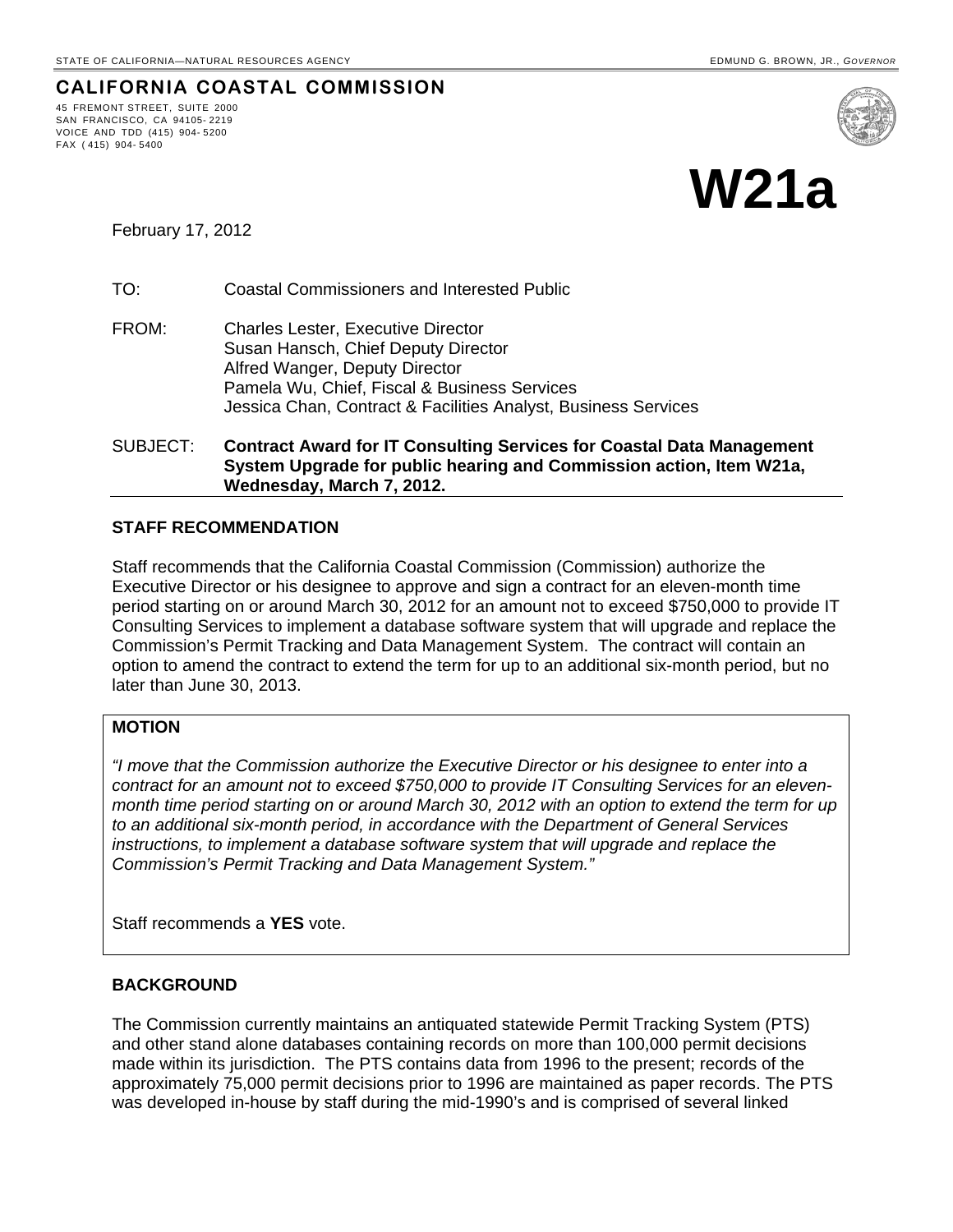IT Consulting Services for CDMS Contract March 2012 Coastal Commission Hearing Page 2

Microsoft Access databases. The Commission's current data management system, as currently architected in Microsoft Access, is technically incapable of meeting the Commission's business needs for permitting, land use, enforcement and other program functions.

Beginning in 2006, Commission staff sought funding to upgrade the existing dabase systems through grant applications, budget augmentations and other sources. In 2010, Commission staff, working with staff from the Calfornia Natural Resources Agency and the California Technology Agency developed a Feasibility Study Report (FSR) for the Commission's Coastal Data Management System upgrade project. A completed and approved FSR is a requirement for funding IT related projects for all state agecies. The FSR for the Commission project was approved in April 2011.

Concurrent with the completion of the FSR, Commission staff developed a Budget Change Proposal (BCP) seeking augmentation of \$1,136,000 to the Commission's Operating Expenses and Equipment (OE&E) budget from a deposit to the Violation Remediation Account Fund 0565 (VRA) (non-general fund) from the settlement of an old Coastal Act violation case. The VRA is the depository account for fines and penalties paid to settle violations of the Coastal Act. The VRA is administered by the State Coastal Conservancy. Funds from the VRA are appropriated by the Legislature to be expended for carrying out the provisions of the Coastal Act. State Coastal Conservancy Management Staff concurred with the direct appropriation of VRA settlement monies to the Commission for this essential database modernization project. The BCP was approved by the Department of Finance and the Administration in April 2011 and included in the legislatively approved budget for FY 2011-12, which was signed by the Governor in June 2011.

The Commission also obtained a one-time federal grant for the project from the Department of Commerce through the National Oceanic and Atmospheric Administration (NOAA). NOAA is providing \$176,783 for the Commission to support scoping, design and database configuration of the new Coastal Data Management System.

The first phase of this two year project involved the procurement of the software system. The Commission approved this procurement at the December 9, 2011 meeting. The procurement was awarded to Accela, Inc., the vendor who best met the Commission's needs. The second phase of this project is to enter into a contract for IT Consulting Services to design and configure the system, migrate existing data into the new database system, and train staff in the administration and operation of the new system.

# **CONTRACT SPECIFICATIONS**

In accordance with state contracting requirements, a Request for Offer (RFO) was prepared by the Commission staff and emailed on February 2, 2012 to four State Certified Small Businesses eligible under the Master Services Agreement (MSA) authorized by the State Department of General Services (DGS) for IT Consulting Services.

The RFO stated the Commission's goals and objectives for obtaining said services; specified all IT consulting services to be provided, outlined in stages and required deliverables; and included that the contract award would be determined using the "best value" offer comparison method.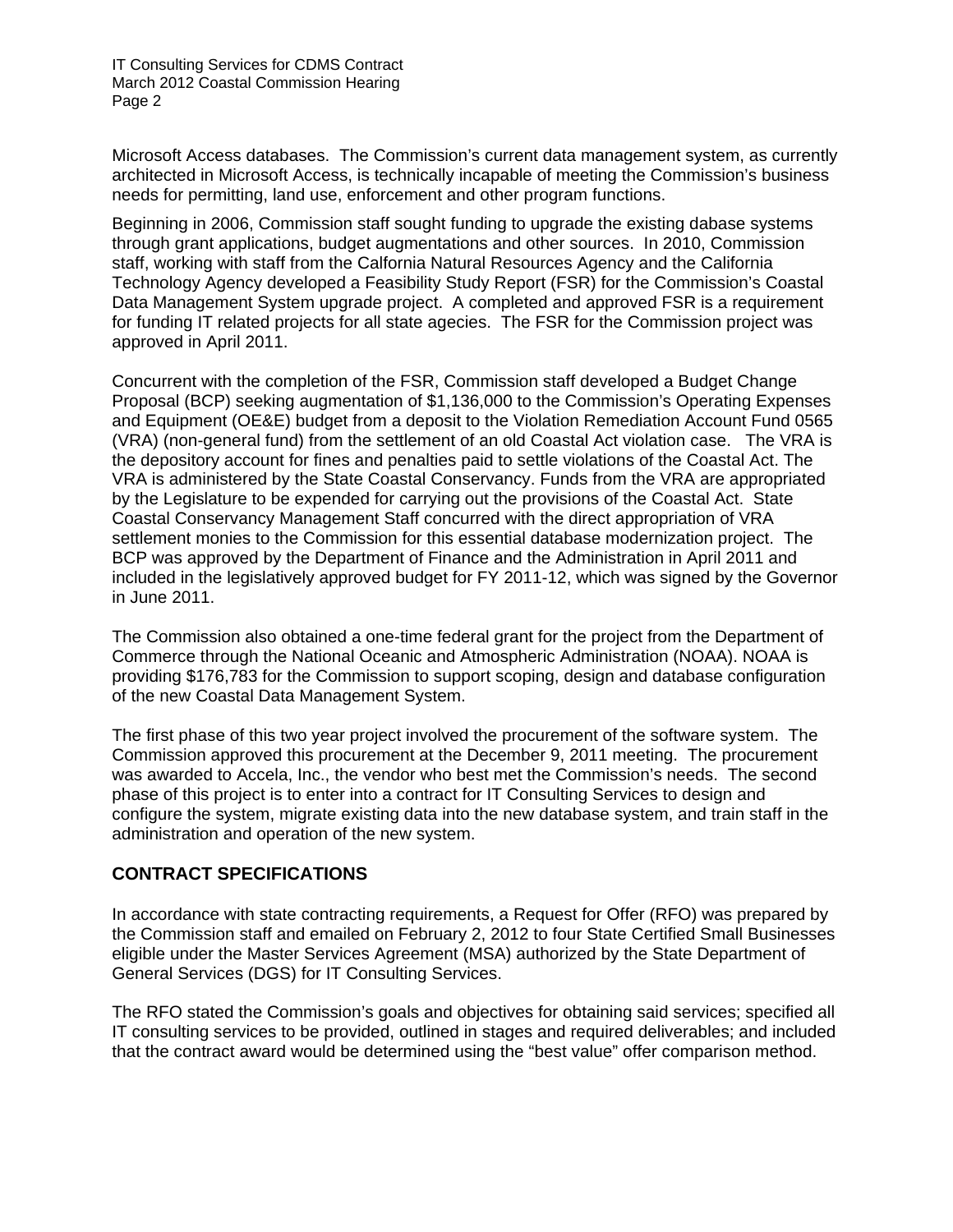IT Consulting Services for CDMS Contract March 2012 Coastal Commission Hearing Page 3

Commission staff developed a number of specific functional requirements for the new data management system. The RFO included technical specifications and a series of deliverables designed to meet the following functional requirements:

- 1. The Accela software system will initially be installed by Accela and staff from the California Natural Resources Agency – Data Center (CNRA-DC) in a VMware virtualized environment in the Test and Development facility at the CNRA-DC in Sacramento. The system will be connected to the Commission's CSGnet/CGEN network via a shared 50 MBps OPT-E-Man switched Ethernet service which acts as the Commission's WAN. The Commission's WAN is configured with an external connection speed of 16MBps. The system as configured in the Test and Development environment will include all application, database, web, GIS and related systems and services necessary to meet the technical specifications and operational requirements of the Accela system. The final production system will also be configured and hosted in the virtualized production environment at the Data Center. It is expected that CNRA information security policies will be observed and on-site work activities will be coordinated with Commission and Data Center staff.
	- a. Existing PTS data must be migrated into and integrated with the new database system. The existing PTS database is approximately 200 MB in size. The PTS contains approximately 100,000 permit records, of which approximately 3200 are active or open permit files.
	- b. The new database system must accommodate any and all of the unique features, functions or report output requirements of the existing PTS. These include standard queries and output reports (currently numbering approximately 25), and standard forms, letters and documents (currently numbering approximately 20).
		- i. The new database software system must provide report generating capabilities for producing routine notices, permits and related documents, and other reports directly from the new database system.
		- ii. The system must allow for simple modification of document templates or creation of additional reports, as needed, and must be compatible with existing Microsoft word processing software.

(Examples of generalized high level process workflows with key data entry steps, hearing notice or report generation points annotated, and example database outputs - letters, reports and query results - are provided in Attachment F.)

- c. The system must have the capacity to include or integrate the Commission's historic permit information (1973-1996) and related documents, and provide flexibility to expand data management capacities in the future.
- d. The system must be compliant with applicable accessibility requirements (Government Code 11135 and Section 508).
- 2. The system must allow for easy management and administration by IT and administrative staffs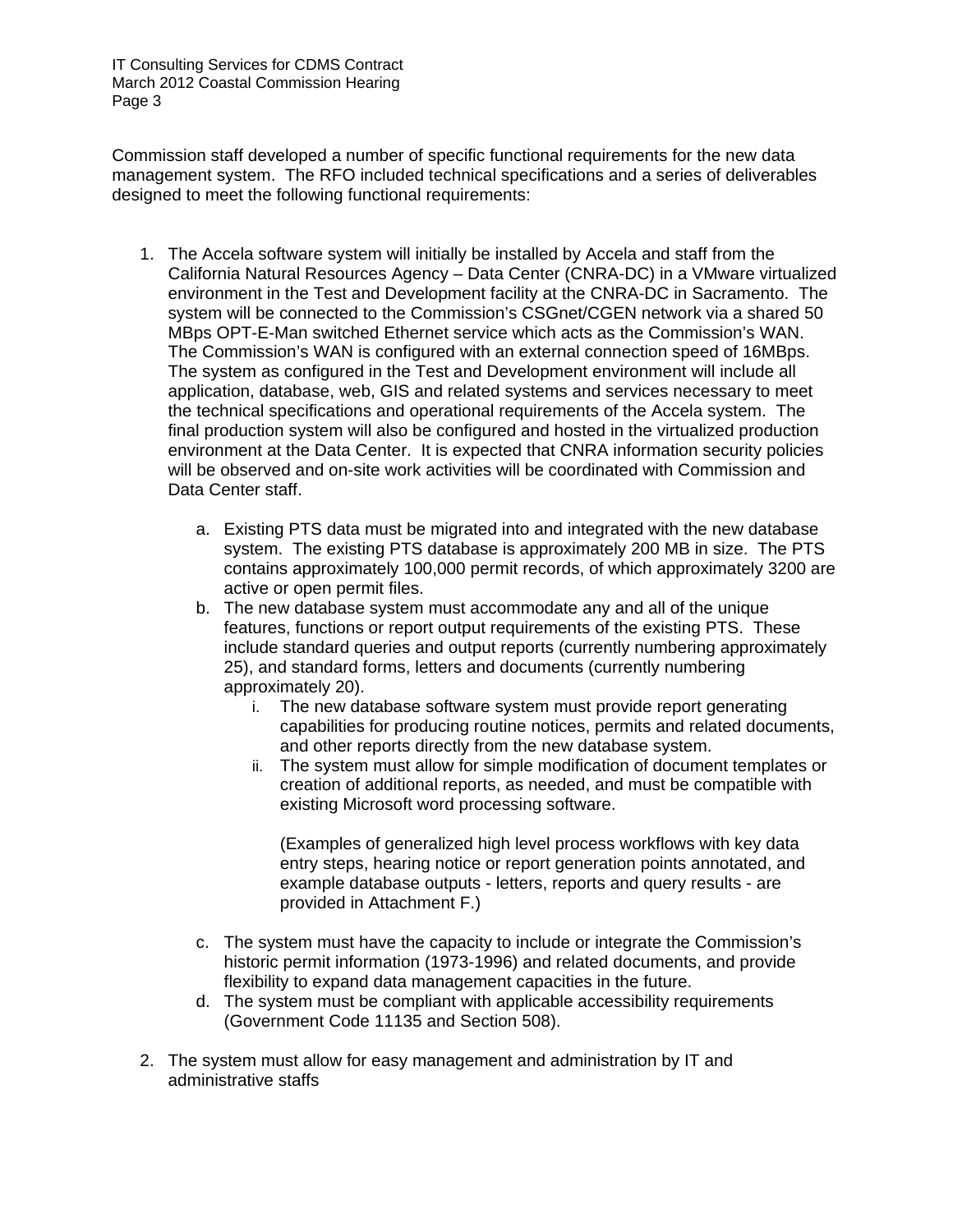- a. The system must include a simplified administrative interface that does not require database programming to use, maintain, configure or modify the data system.
- b. System administration must allow for restricting access to data as required.
- 3. The new database system must have adequate QA/QC controls to enforce data consistency and completeness, support error-checking and standardization in data-entry forms to ensure that database is complete and accurate.
- 4. The system must integrate and replace multiple existing databases into a single database system (all existing databases are currently created using Microsoft Access).
	- a. All unique data and attributes from separate databases which currently track appeals of local government permits, energy and ocean resources related projects, violations and enforcement actions; legal challenges and litigation; public access issues; deed restrictions and easements; federal consistency actions and permits, and other information, must be integrated into the new database system.
	- b. The new database system must accommodate any and all of the unique features, functions or report output requirements of these stand alone databases.
- 5. The new database system must be configured to capture all of the necessary program, permit and other regulatory data to comply with the federal program reporting requirements. The system must have adequate controls to enforce data completeness requirements and create necessary reports to meet federal reporting requirements. The system must capture and store all unique data and attributes currently collected by the Commission in electronic and paper formats.
- 6. The new database software system must provide capabilities to create both standardized and customized data queries and reports. The system must provide the ability to quickly and easily select and gather information, analyze data, identify trends or timelines, or create output reports to assist in evaluating compliance with statutory or regulatory requirements, program effectiveness or improvements in the Commission's programs and operations.
- 7. The new database software system must provide calendaring and "tickler" functions to alert staff of a pending or overdue inspection of permits, condition compliance deadlines, or other relevant regulatory deadlines.
	- a. The new system must allow for flexible management of these notifications through the use of advanced calendaring, email notification and other mechanisms to support these tracking needs.
	- b. These functions must provide accessibility to calendars and schedules to all staff throughout the agency.
- 8. The new database software system must support permit and condition compliance monitoring. The database system improvements must provide quick access to reliable and up to date parcel, permit, condition, and violation information (e.g. application status, permit status, violation status, recorded document status).